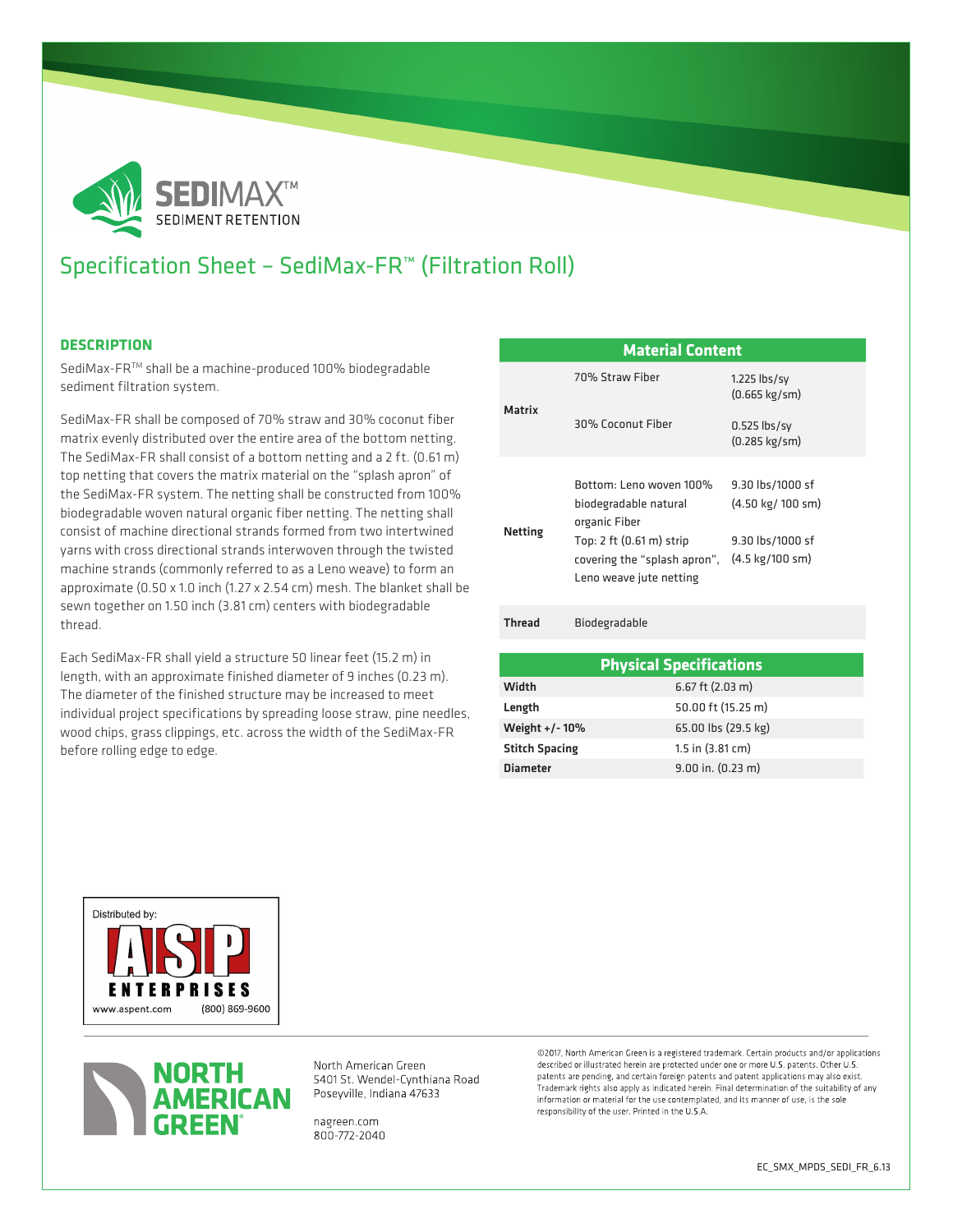

# Specification Sheet – SediMax-SW9™ (Straw Wattle 9 Inch)

### **DESCRIPTION**

The SediMax-SW9 shall be composed of 100% agricultural straw and be wrapped in tubular UV stabilized synthetic net.

The netting weight shall be approximately 0.35 ounces/linear ft. and shall be made from HDPE (High Density Polyethylene) photodegradable oriented net with carbon black for UV inhibition. The netting shall have a diamond shaped aperture measuring 0.50 x 0.50 inches (1.27 x 1.27 cm).

The wattle ends will be secured with wire closures. SediMax-SW9 shall be installed according to manufacturer's recommendations. They shall be installed on contours and staked with 18 to 24 inch wood stakes at four foot on center.

| <b>Material Content</b>        |                                         |                                             |  |  |
|--------------------------------|-----------------------------------------|---------------------------------------------|--|--|
| <b>Matrix</b>                  | 100% Straw Fiber                        | 2.4 lbs/linear ft<br>(3.54 kg/linear meter) |  |  |
| <b>Netting</b>                 | Tubular, diamond-shaped<br>netting      | 0.35 oz/linear ft<br>(30.0 g/linear meter)  |  |  |
| <b>Wire Closure</b>            | Industrial grade ring wire,<br>18 gauge | 3.75 in<br>(9.53 cm)                        |  |  |
| <b>Physical Specifications</b> |                                         |                                             |  |  |
| Width                          | 9.00 in (22.86 cm)                      |                                             |  |  |
| Length                         | 25.00 ft (7.62 m)                       |                                             |  |  |
| Weight +/-10%                  | 60.00 lbs (27.22 kg)                    |                                             |  |  |





North American Green 5401 St. Wendel-Cynthiana Road Poseyville, Indiana 47633

nagreen.com 800-772-2040 @2017, North American Green is a registered trademark. Certain products and/or applications described or illustrated herein are protected under one or more U.S. patents. Other U.S. patents are pending, and certain foreign patents and patent applications may also exist. Trademark rights also apply as indicated herein. Final determination of the suitability of any information or material for the use contemplated, and its manner of use, is the sole responsibility of the user. Printed in the U.S.A.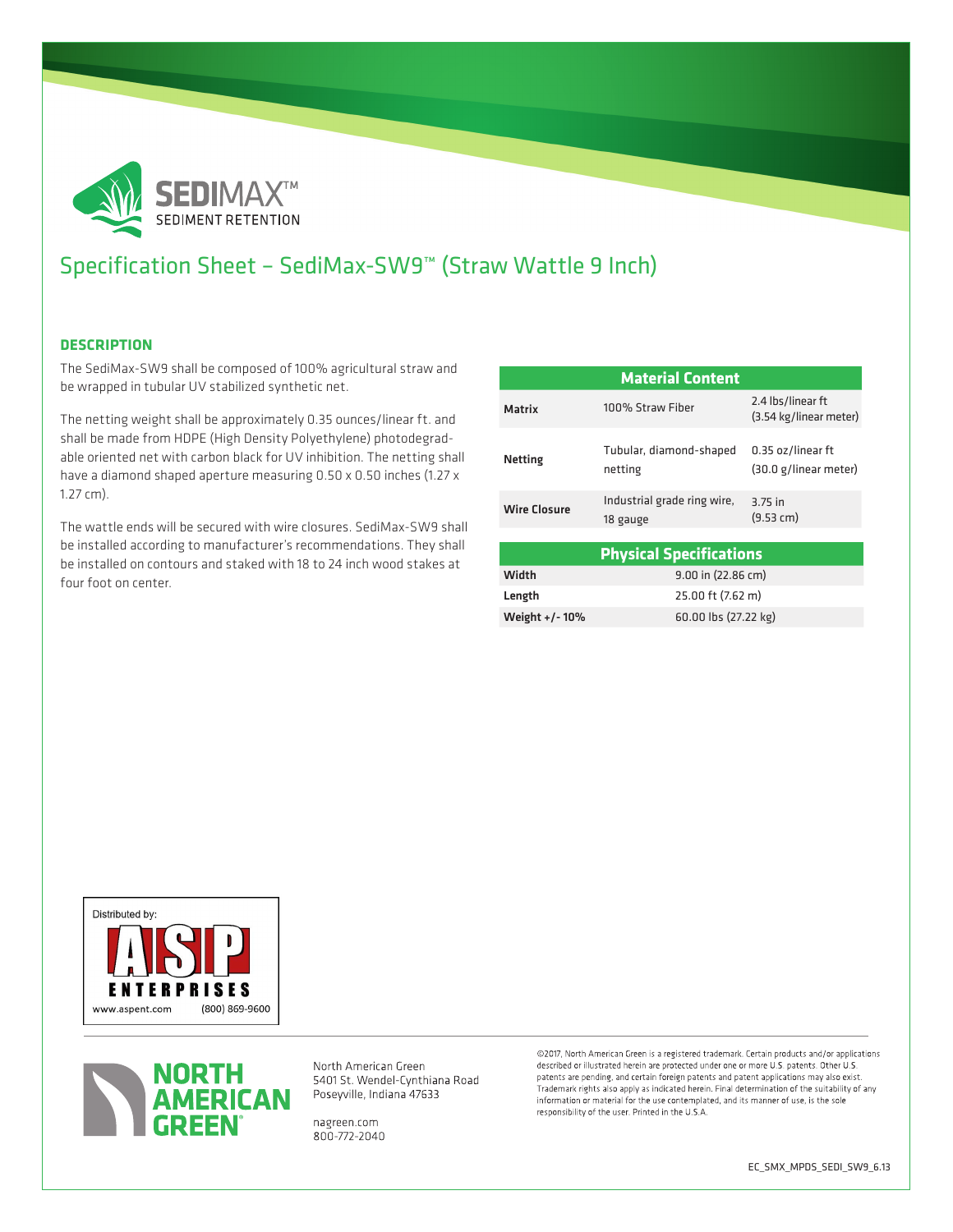

# Specification Sheet – SediMax-SW12™ (Straw Wattle 12 Inch)

### **DESCRIPTION**

The SediMax-SW12 shall be composed of agricultural straw and be wrapped in tubular UV-stabilized synthetic net.

The netting weight shall be 0.35 oz/linear ft and shall be made from HDPE (High Density Polyethylene) photodegradable oriented net with carbon black for UV inhibition. The netting shall have a diamond shaped aperture measuring 0.50 x 0.50 in (1.27 x 1.27 cm).

The wattle ends will be secured with wire closures. SediMax-SW12 shall be installed according to manufacturer's recommendations. They shall be installed on contours and staked with 18 to 24 inch wood stakes at four foot on center.

| <b>Material Content</b>        |                                         |                                                 |  |
|--------------------------------|-----------------------------------------|-------------------------------------------------|--|
| <b>Matrix</b>                  | 100% Straw Fiber                        | 3.75 lbs/linear ft<br>(5.61 kg/linear<br>meter) |  |
| <b>Netting</b>                 | Tubular, diamond-shaped<br>netting      | 0.35 oz/linear ft<br>(30.0 g/linear)<br>meter)  |  |
| <b>Wire Closure</b>            | Industrial grade ring wire,<br>18 gauge | 3.75 in<br>(9.53 cm)                            |  |
|                                |                                         |                                                 |  |
| <b>Physical Specifications</b> |                                         |                                                 |  |
| Width                          | 12.00 in (30.48 cm)                     |                                                 |  |
| Length                         | 10.00 ft (3.05 m)                       |                                                 |  |

| Length         | 10.00 ft (3.05 m)   |
|----------------|---------------------|
| Weight +/- 10% | 37.5 lbs (17.10 kg) |





North American Green 5401 St. Wendel-Cynthiana Road Poseyville, Indiana 47633

nagreen.com 800-772-2040 @2017, North American Green is a registered trademark. Certain products and/or applications described or illustrated herein are protected under one or more U.S. patents. Other U.S. patents are pending, and certain foreign patents and patent applications may also exist. Trademark rights also apply as indicated herein. Final determination of the suitability of any information or material for the use contemplated, and its manner of use, is the sole responsibility of the user. Printed in the U.S.A.